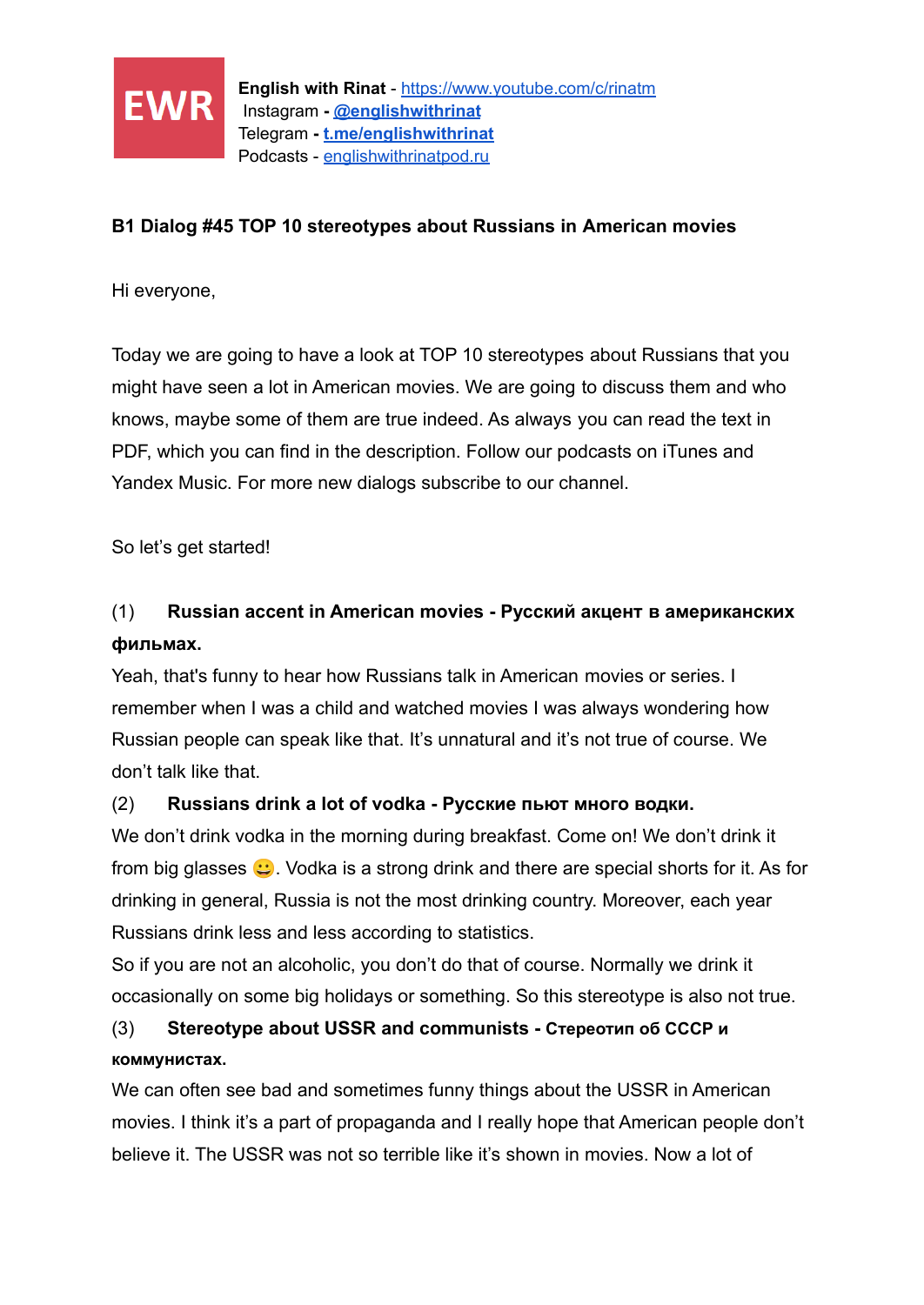

**English with Rinat** - <https://www.youtube.com/c/rinatm> Instagram **- [@englishwithrinat](https://instagram.com/englishwithrinat)** Telegram **- [t.me/englishwithrinat](https://t.me/englishwithrinat)** Podcasts - [englishwithrinatpod.ru](http://englishwithrinatpod.ru/)

people in Russia would like to come back to the USSR because of its social

standards for everyone.

#### (4) **Everyone is in the Russian Mafia - Все в русской мафии**

For a Russian person, people from the Russian Mafia are as disgusting as for an American watching those in movies. So nobody in Russia is proud of it. So don't think that all Russians are in the mafia or all Russians are bad. It's not true.

#### (5) **It's very cold in Russia - В России очень холодно.**

Yeah this is true. Russia is a country with a hard climate. But it's pretty much different depending on the region. In the north it's cold of course. In European part of Russian climate is similar to North America and Canada I think.

#### (6) **Russians never smile - Русские никогда не улыбаются.**

Russian people do smile! But if they smile at you, it means they really mean it. So we don't usually smile if there is no reason for it.

#### (7) **Russians only wear ushanka hats - Русские носят только шапки-ушанки**

That would be like saying that all Americans wear baseball caps. So no, it's not true of course.

## (8) **Russian girls are dating only bad guys - Привлекательные русские девушки встречаются только с плохими парнями.**

This myth is also fuelled by the many Hollywood movies about russian villains. Needless to say that it's not true and unfair to Russian girls.

#### (9) **Stereotype about bears in the streets - Стереотип о медведях на улице.**

It's funny and not true of course!  $\bigcup$  There are a lot of bears in Russia, but they live in forests and don't usually walk in the streets. And of course Russians never keep bears as pets.

## (10) **Russian literature is all about Tolstoy and Dostoyevsky - Русская литература - это все о Толстом и Достоевском**

They are the most famous indeed, and fantastik of course. But there were a lot of other writers before and after them that many people like as well.